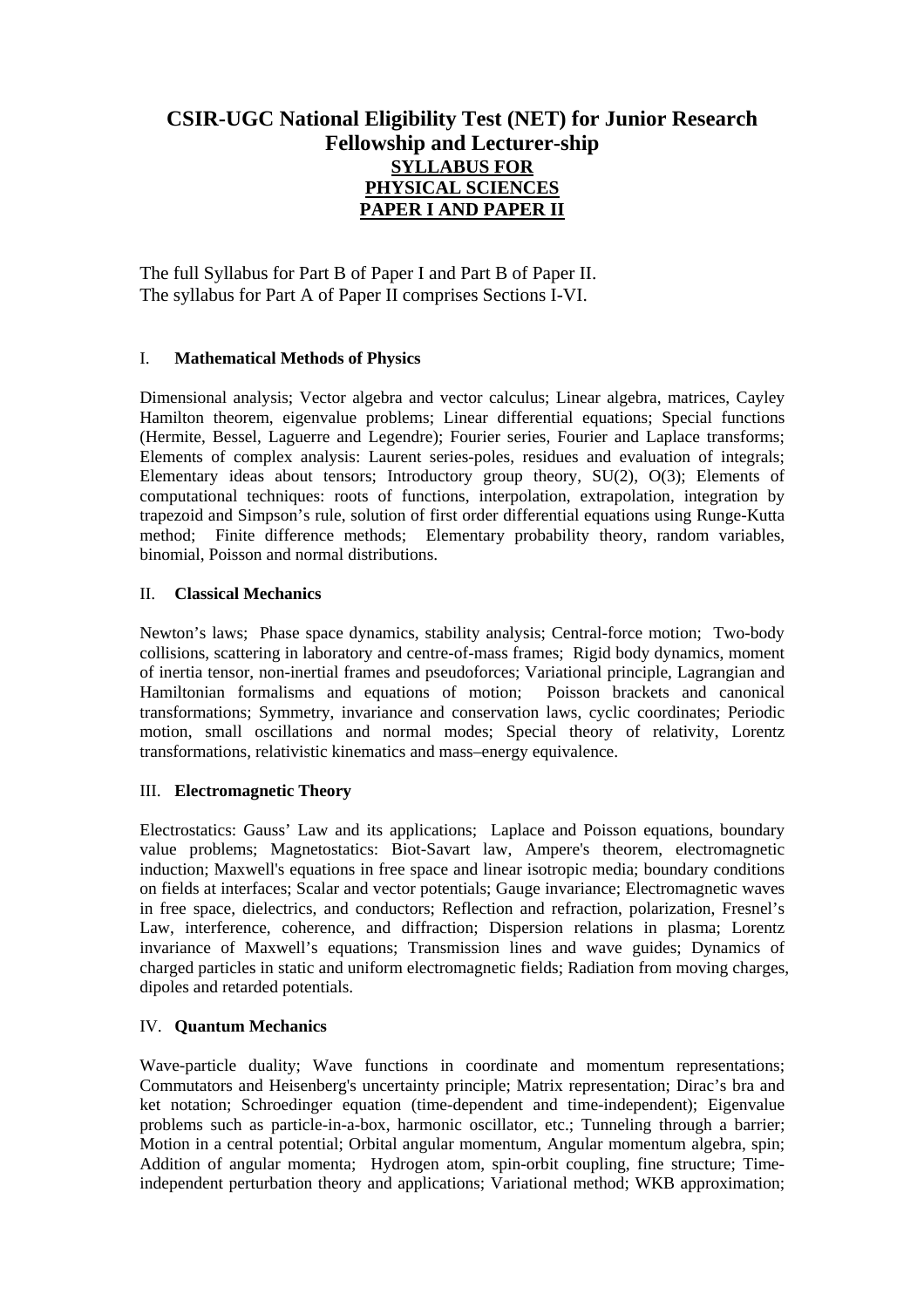Time dependent perturbation theory and Fermi's Golden Rule; Selection rules; Semi-classical theory of radiation; Elementary theory of scattering, phase shifts, partial waves, Born approximation; Identical particles, Pauli's exclusion principle, spin-statistics connection; Relativistic quantum mechanics: Klein Gordon and Dirac equations.

## V. **Thermodynamic and Statistical Physics**

Laws of thermodynamics and their consequences; Thermodynamic potentials, Maxwell relations; Chemical potential, phase equilibria; Phase space, micro- and macrostates; Microcanonical, canonical and grand-canonical ensembles and partition functions; Free Energy and connection with thermodynamic quantities; First- and second-order phase transitions; Classical and quantum statistics, ideal Fermi and Bose gases; Principle of detailed balance; Blackbody radiation and Planck's distribution law; Bose-Einstein condensation; Random walk and Brownian motion; Introduction to nonequilibrium processes; Diffusion equation.

#### VI. **Electronics**

Semiconductor device physics, including diodes, junctions, transistors, field effect devices, homo and heterojunction devices, device structure, device characteristics, frequency dependence and applications; Optoelectronic devices, including solar cells, photodetectors, and LEDs; High-frequency devices, including generators and detectors; Operational amplifiers and their applications; Digital techniques and applications (registers, counters, comparators and similar circuits); A/D and D/A converters; Microprocessor and microcontroller basics.

#### VII. **Experimental Techniques and data analysis**

Data interpretation and analysis; Precision and accuracy, error analysis, propagation of errors, least squares fitting, linear and nonlinear curve fitting, chi-square test; Transducers (temperature, pressure/vacuum, magnetic field, vibration, optical, and particle detectors), measurement and control; Signal conditioning and recovery, impedance matching, amplification (Op-amp based, instrumentation amp, feedback), filtering and noise reduction, shielding and grounding; Fourier transforms; lock-in detector, box-car integrator, modulation techniques.

Applications of the above experimental and analytical techniques to typical undergraduate and graduate level laboratory experiments.

#### VIII. **Atomic & Molecular Physics**

Quantum states of an electron in an atom; Electron spin; Stern-Gerlach experiment; Spectrum of Hydrogen, helium and alkali atoms; Relativistic corrections for energy levels of hydrogen; Hyperfine structure and isotopic shift; width of spectral lines; LS & JJ coupling; Zeeman, Paschen Back & Stark effect; X-ray spectroscopy; Electron spin resonance, Nuclear magnetic resonance, chemical shift; Rotational, vibrational, electronic, and Raman spectra of diatomic molecules; Frank – Condon principle and selection rules; Spontaneous and stimulated emission, Einstein A & B coefficients; Lasers, optical pumping, population inversion, rate equation; Modes of resonators and coherence length.

### IX. **Condensed Matter Physics**

Bravais lattices; Reciprocal lattice, diffraction and the structure factor; Bonding of solids; Elastic properties, phonons, lattice specific heat; Free electron theory and electronic specific heat; Response and relaxation phenomena; Drude model of electrical and thermal